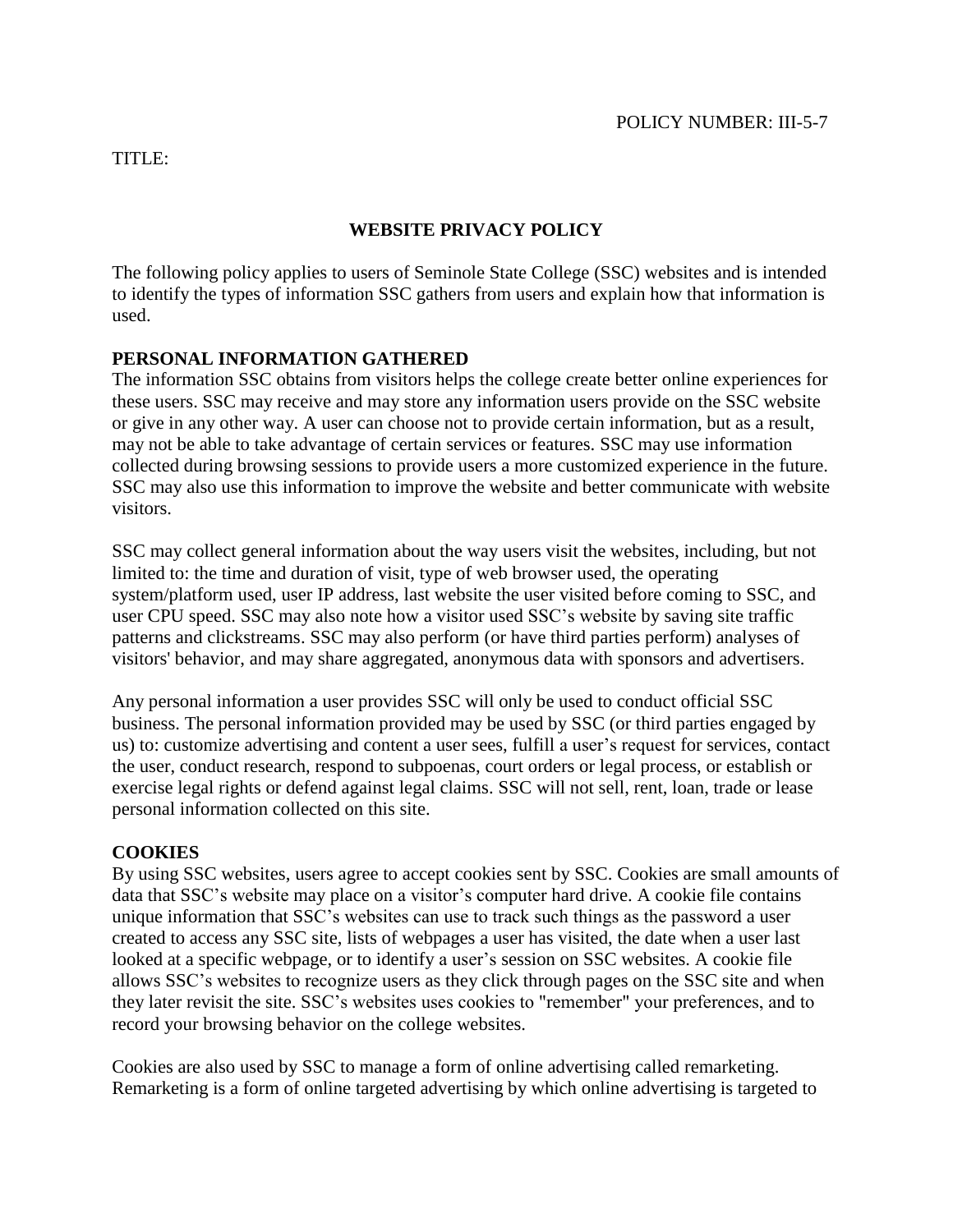users based on previous internet actions. Remarketing tags users by setting a cookie in a user's browser through a target webpage or email. Once the cookie is set, the advertiser is able to show display ads to that user elsewhere on the internet via an ad exchange. Additionally, SSC may use remarketing on the SSC website to display ads to a user. If a user visits SSC's website, SSC may utilize cookie technology to present that visitor with advertisements in an appropriate manner during future web browsing (such as sidebar advertisements, based on interest in SSC, and with third-party vendors discussed further below.

The third party partners (and their privacy policy) SSC shares cookies with for advertising include: Facebook (https://www.facebook.com/policy.php), Twitter (https://twitter.com/en/privacy), Instagram (https://www.instagram.com/about/legal/privacy), Google (https://policies.google.com/?hl=en),

### **LINKS**

SSC websites may include links to other websites. We do not control the privacy policies of the destination sites. Once a user leaves SSC servers, use of any information provided is governed by the privacy policy of the operator of the site being visited. SSC is not responsible for the privacy practices of websites other than the SSC websites.

# **CONFIDENTIALITY AND INTEGRITY OF PERSONAL INFORMATION**

SSC is strongly committed to protecting personal information collected through its websites against unauthorized access, use or disclosure. SSC limits employee access to personal information collected through its websites to only those employees who need access to the information in the performance of their official duties. Employees who have access to this information follow appropriate procedures in connection with any disclosures of personal information.

In addition, SSC has procedures to safeguard the integrity of its information technology assets, including, but not limited to, authentication, authorization, monitoring, auditing, and encryption. These security procedures have been integrated into the design, implementation, and day-to-day operations of SSC's websites as part of the College's commitment to the security of electronic content as well as the electronic transmission of information.

### **CHANGES TO SSC PRIVACY POLICY**

This privacy policy is effective as of October, 2018. The SSC Board of Regents may update this as needed. Notice of any changes to the policy will be posted on this page. Continued use of the website following a posting of a change will constitute binding acceptance of those changes and this Privacy Policy.

### **CONTACT INFORMATION**

Seminole State College 2701 Boren Boulevard P.O. Box 351 Seminole, OK, 74818 405-382-9950